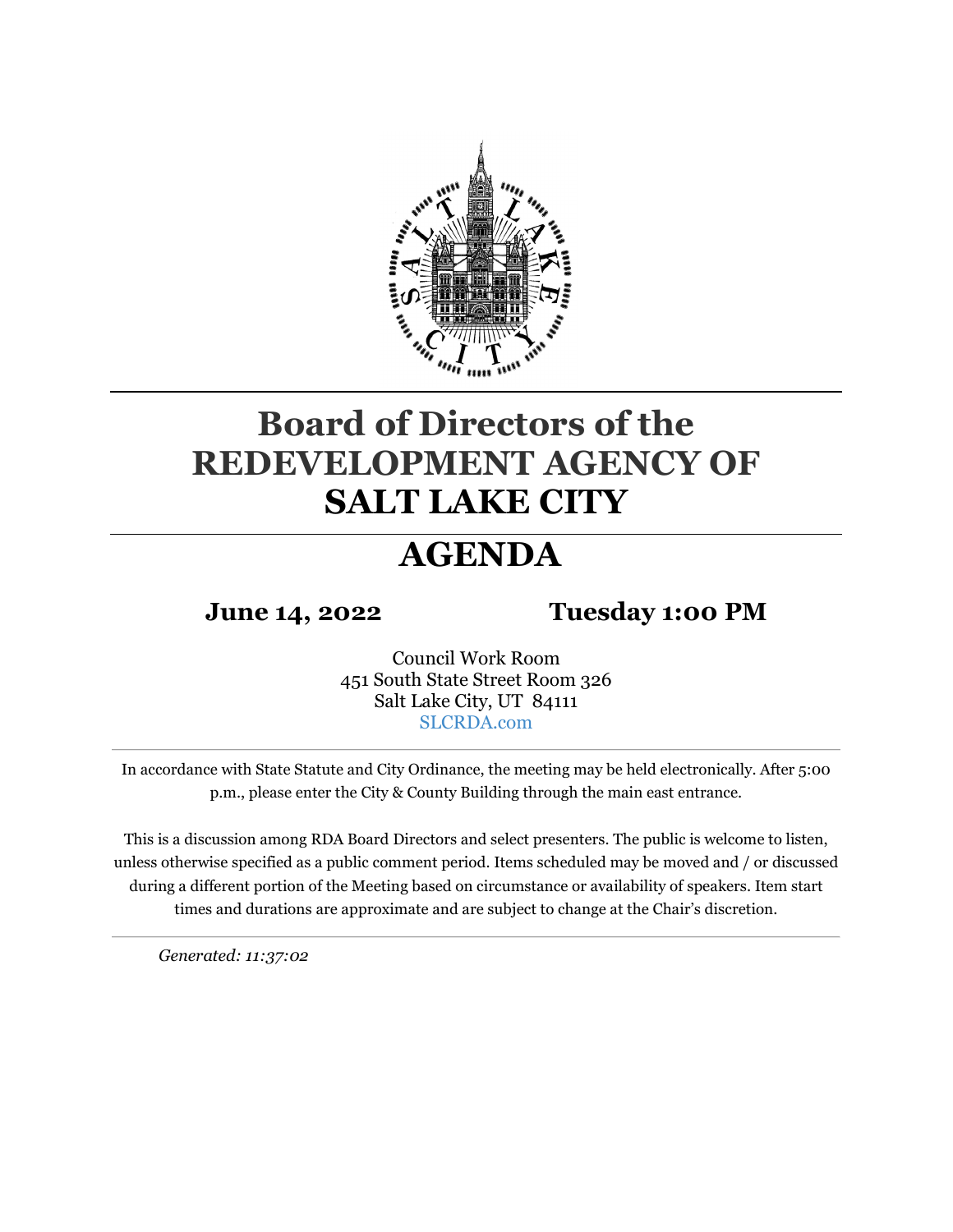The RDA Board has returned to a hybrid meeting approach. The hybrid meeting enables people joining remotely or in-person to listen to the Board meeting and participate during public comment items.

**Public Comments:** The public can give comments to the Board during the meetings online through Webex or in-person in Room 326 of the City and County Building. In-person attendees can fill out a comment card and online participants will register through Webex in order to be added to the comment queue.

**Agenda & Registration Information:** For more information, including Webex connection information, please visit www.slc.gov/council/virtual-meetings. (A phone line will also be available for people whose only option is to call in.)

**Public Health Information:** Masks are no longer required in City Facilities, but are welcome for any attendees who prefer to continue using them. We will continue to monitor the situation take any reasonable precautions for the public and staff.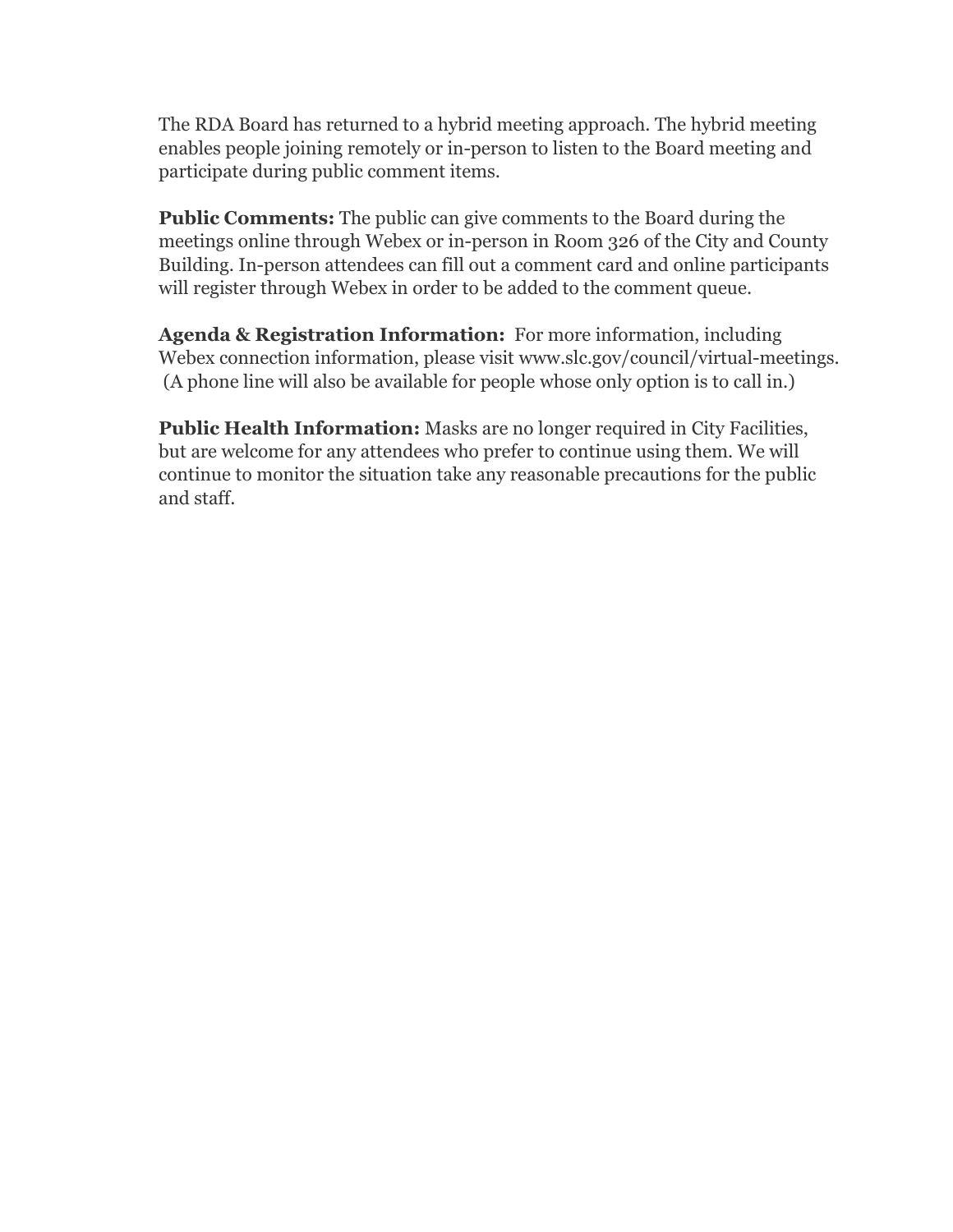## **A. Comments:**

### **1. General Comments to the Board 1.1.200 p.m.** *CODERCO <b>21:00 p.m.*

5 min

The RDA Board of Directors will receive public comments regarding Redevelopment Agency business in the following formats:

- 1. Written comments submitted to RDA offices, 451 South State Street, Suite 118, P.O. Box 145455, Salt Lake City, UT. 84114-5455.
- 2. Comments to the RDA Board of Directors. (Comments are taken on any item not scheduled for a public Hearing, as well as on any other RDA Business. Comments are limited to two minutes.)
- **B. Public Hearing** individuals may speak to the Board once per public hearing topic for two minutes, however written comments are always accepted: NONE.

### **C. Redevelopment Agency Business** - The RDA Board of Directors will receive information and/or hold discussions and/or take action on:

#### **1. Approval of Minutes and The Community Community Association 21:05 p.m.**

5 min.

The Board will approve the meeting minutes of April 12, 2022; May 10, 2022; and May 17, 2022.

**2. Informational: RDA Commercial Assistance Opportunities** ~ 1:10 p.m. 30 min.

The Board will receive a briefing about the preliminary proposal to develop a package of Commercial Assistance Programs. The RDA is proposing to amend two existing programs and potentially create two new programs to better support the real estate and financial needs of the local business and non-profit sectors.

# **3. Straw Poll – Release of Funds from the North Temple Strategic TENTATIVE Intervention Fund**

10 min.

The Board will consider a straw poll to release a portion of previously appropriated funding in the North Temple Strategic Intervention Fund.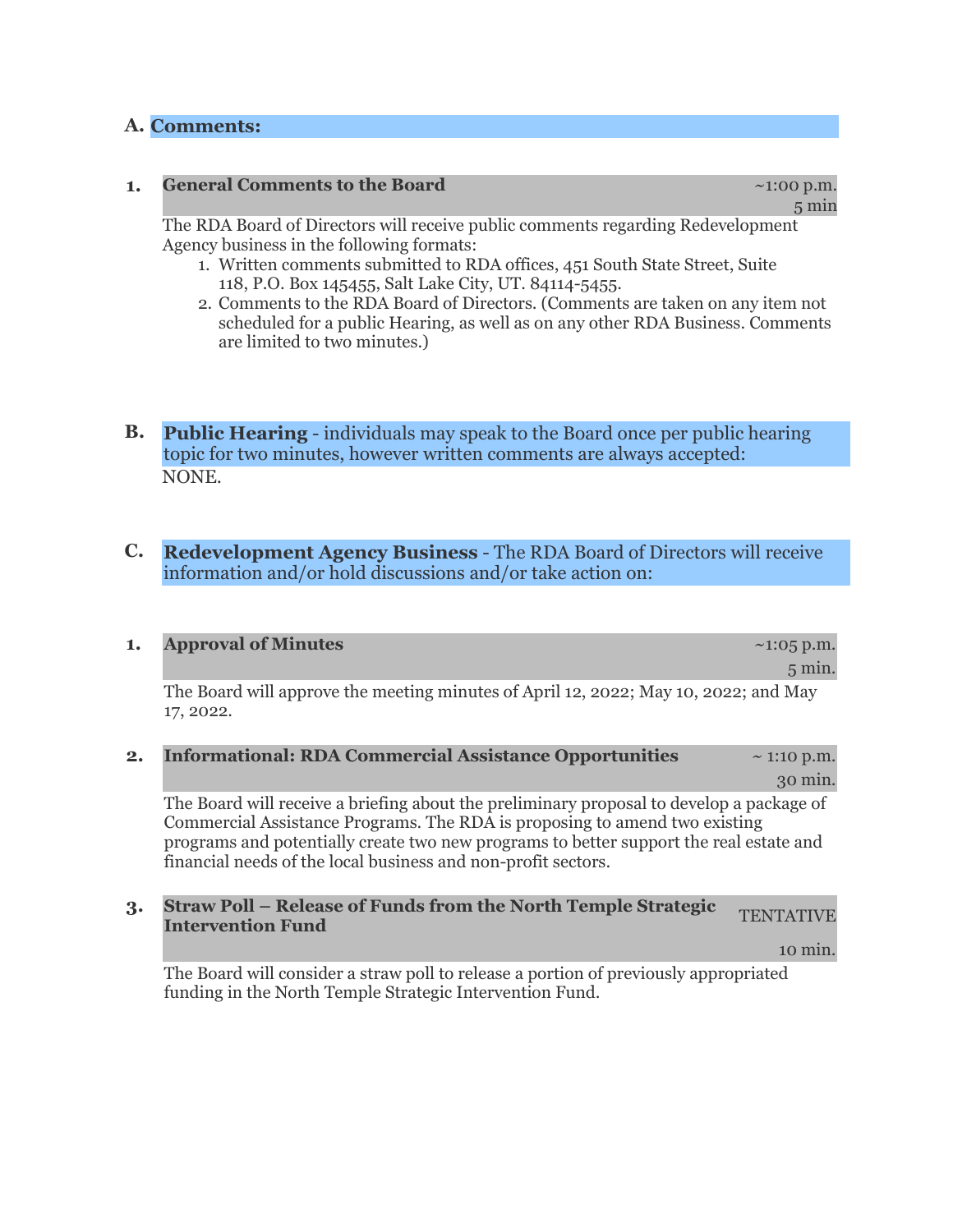## **4. Report and Announcements from the Executive Director** TENTATIVE

5 min.

Report of the Executive Director, including a review of information items, announcements, and scheduling items. The Board of Directors may give feedback or policy input.

### **5. Report and Announcements from RDA Staff** TENTATIVE

5 min.

The Board may review Board information and announcements. The Board may give feedback on any item related to City business, including but not limited to;

- RDA Programs; and
- Scheduling Items.
- **D. Written Briefings** the following briefings are informational in nature and require no action of the Board. Additional information can be provided to the Board upon request: **NONE.**

**E. Consent** – the following items are listed for consideration by the Board and can be discussed individually upon request. A motion to approve the consent agenda is approving all of the following items: **NONE.**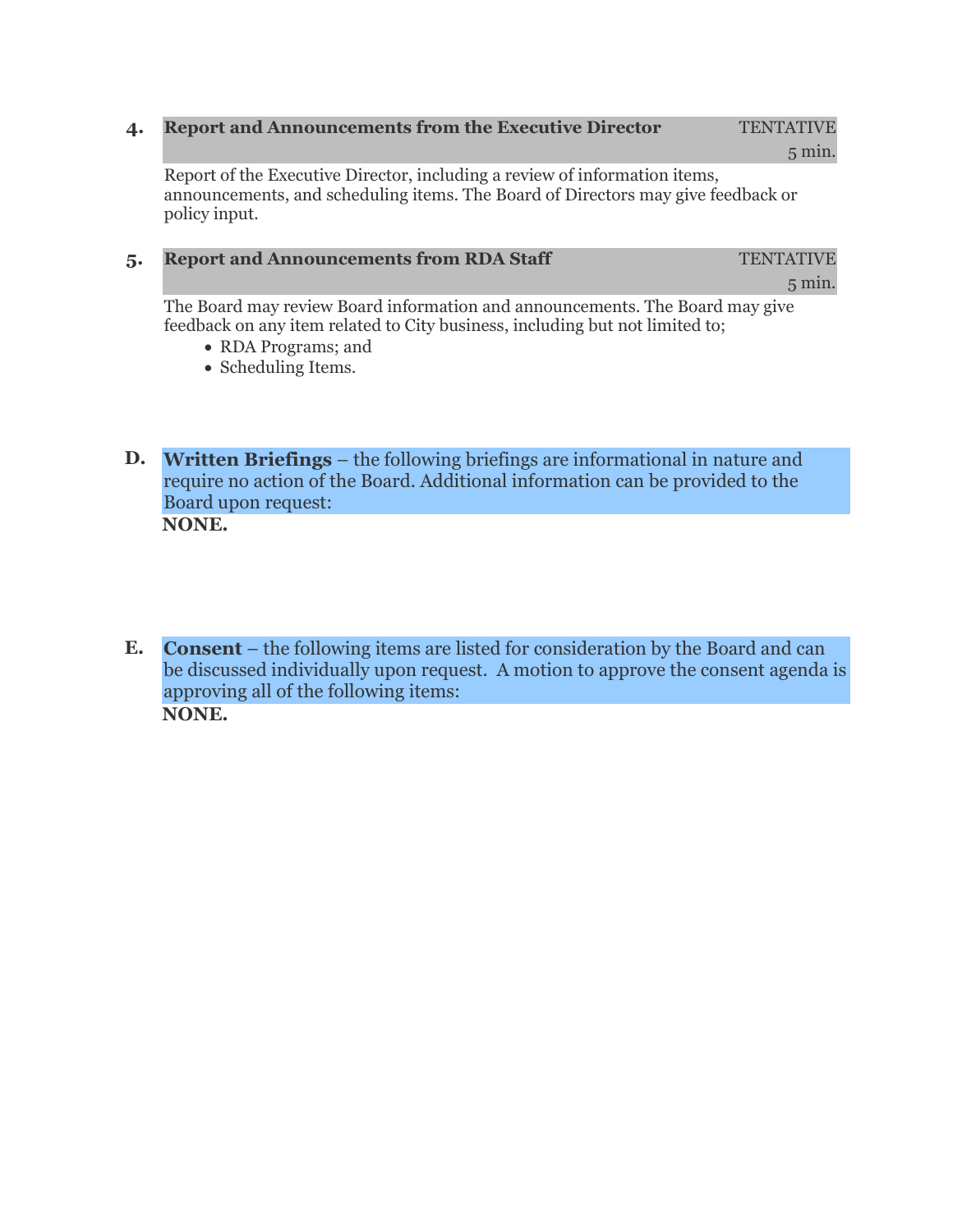## **F. Closed Session**

The Board will consider a motion to enter into Closed Session. A closed meeting described under Section 52-4-205 may be held for specific purposes including, but not limited to:

- 1. discussion of the character, professional competence, or physical or mental health of an individual;
- 2. strategy sessions to discuss pending or reasonably imminent litigation;
- 3. strategy sessions to discuss the purchase, exchange, or lease of real property:
	- (i) disclose the appraisal or estimated value of the property under consideration; or
	- (ii) prevent the public body from completing the transaction on the best possible terms;
- strategy sessions to discuss the sale of real property, including any form of a water<br>4. wight enveloped if. right or water shares, if:
	- (i) public discussion of the transaction would:
		- (A) disclose the appraisal or estimated value of the property under consideration; or
		- (B) prevent the public body from completing the transaction on the best possible terms;
	- (ii) the public body previously gave public notice that the property would be offered for sale; and<
	- (iii) the terms of the sale are publicly disclosed before the public body approves the sale
- 5. discussion regarding deployment of security personnel, devices, or systems; and
- 6. investigative proceedings regarding allegations of criminal misconduct.

A closed meeting may also be held for attorney-client matters that are privileged pursuant to Utah Code § 78B-1-137, and for other lawful purposes that satisfy the pertinent requirements of the Utah Open and Public Meetings Act.